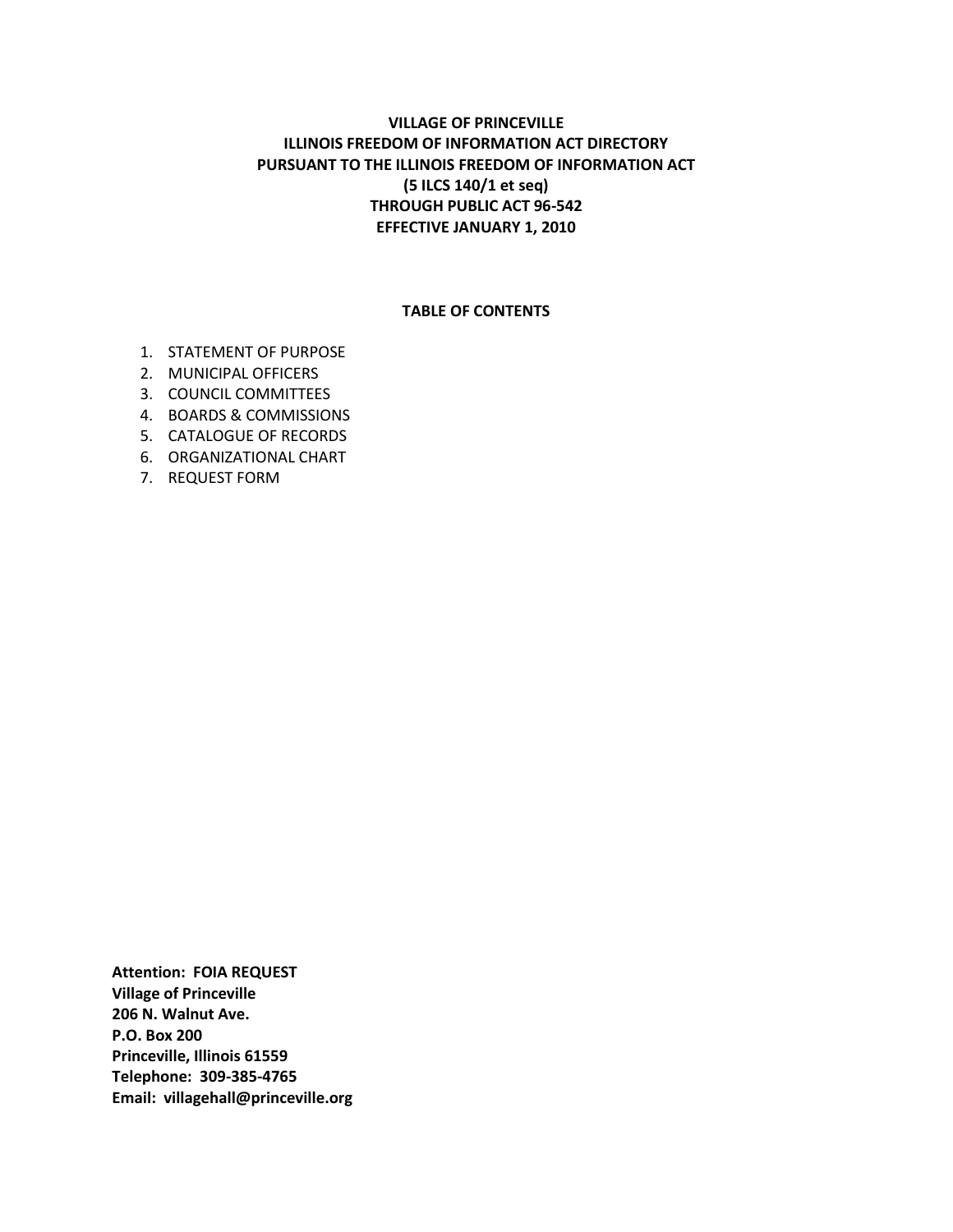#### **STATEMENT OF PURPOSE**

The Village of Princeville works to maintain a friendly, safe, clean, diverse and growing community large enough to remain economically viable and provide its residents a modern infrastructure, yet small enough to maintain a strong sense of family and community.

**FOIA OFFICERS:** Sarah Cordis, Village Clerk Jeff Troutman, Village President Julie Delbridge, Records

## **Requesting Information or Public Records**

Anyone who would like to request information or public records must submit their request in writing, in person, by mail or by email. For convenience, a form is available at Village Hall or on our website, [www.princeville.org](http://www.princeville.org/)

**In Person:**

**Village Hall Hours**:

Monday-Friday, 8am-5pm (closed daily from 12pm-1pm)

#### **By Mail:**

Village of Princeville, P.O. Box 200, Princeville, Illinois 61559

#### **By Email:**

[villagehall@princeville.org](mailto:villagehall@princeville.org)

## **FEE SCHEDULE:**

**Black and white copies**: (legal or letter), no charge for first 50 pages, \$0.15 per page thereafter. **Certification**: \$1.00 **Maps**: \$5.00 **Mailing**: Cost of Package All fees must be paid prior to the release of records. All fees must be paid in cash by cashier's or certified check or by money order prior to the copying, certification and/or mailing of any public record.

## **Municipal Offices**

Princeville Village Hall, 206 N. Walnut Ave., Princeville, Illinois 61559 **Employees:** Full-Time Employees 5 Part-Time Employees 3 **Municipal Officials: Elected:** Mayor **Mayor** Jeff Troutman Village Clerk Sarah Cordis Village Trustees **Ron** Delbridge Lisa Hughes Donald Peterson Jr. Teresa Gilroy Rick Pope Nathan Wineinger **Appointed:** Superintendent of Public Works Chad Gardner Village Treasurer Julie Delbridge Office Manager **Julie Delbridge**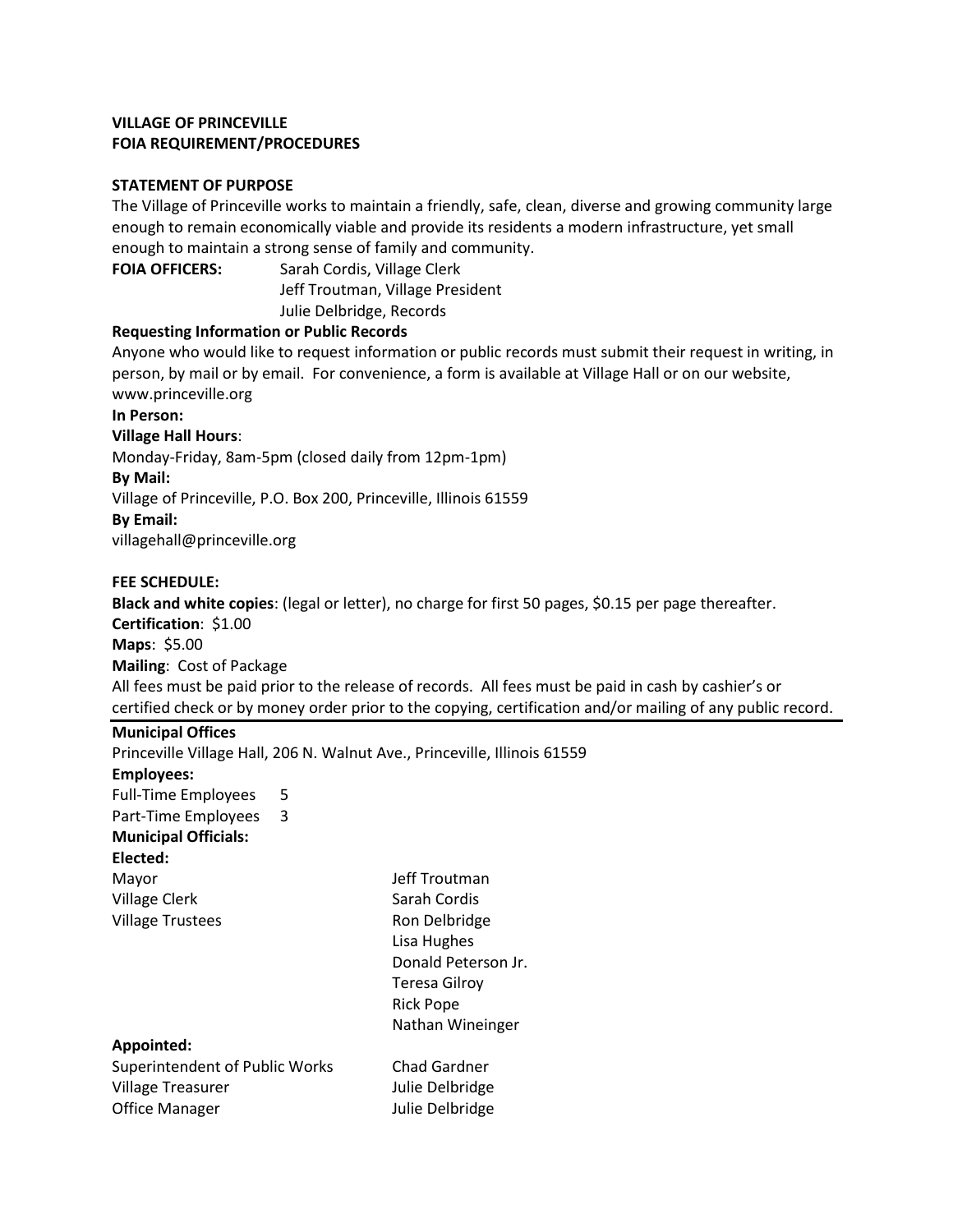#### **Village Board Committees**

**PROPERTY** Donald Peterson Jr., Nathan Wineinger, Lisa Hughes

**FINANCE** Jeff Troutman, Ron Delbridge, Teresa Gilroy

**LICENSE** Nathan Wineinger, Teresa Gilroy, Rick Pope

**STREETS** Rick Pope, Ron Delbridge, Donald Peterson Jr.

**WATER/SEWER** Ron Delbridge, Jeff Troutman, Lisa Hughes

**POLICE** Jeff Troutman, Teresa Gilroy, Rick Pope

**HEALTH** Lisa Hughes, Nathan Wineinger, Rick Pope

**POOL** Teresa Gilroy, Donald Peterson Jr., Nathan Wineinger

**PERSONNEL** Jeff Troutman, Rick Pope, Lisa Hughes

**TIF PROJECTS** Teresa Gilroy, Ron Delbridge, Lisa Hughes

**CODIFICATION** Donald Peterson Jr., Nathan Wineinger, Ron Delbridge

# **Commissions & Boards**

**Zoning Board of Appeals**-7 Required Dan Huss-Chair Phil Albertson, Jim Bayless, David Sutherland, Randy Long, Phil Webster & Brian Cramer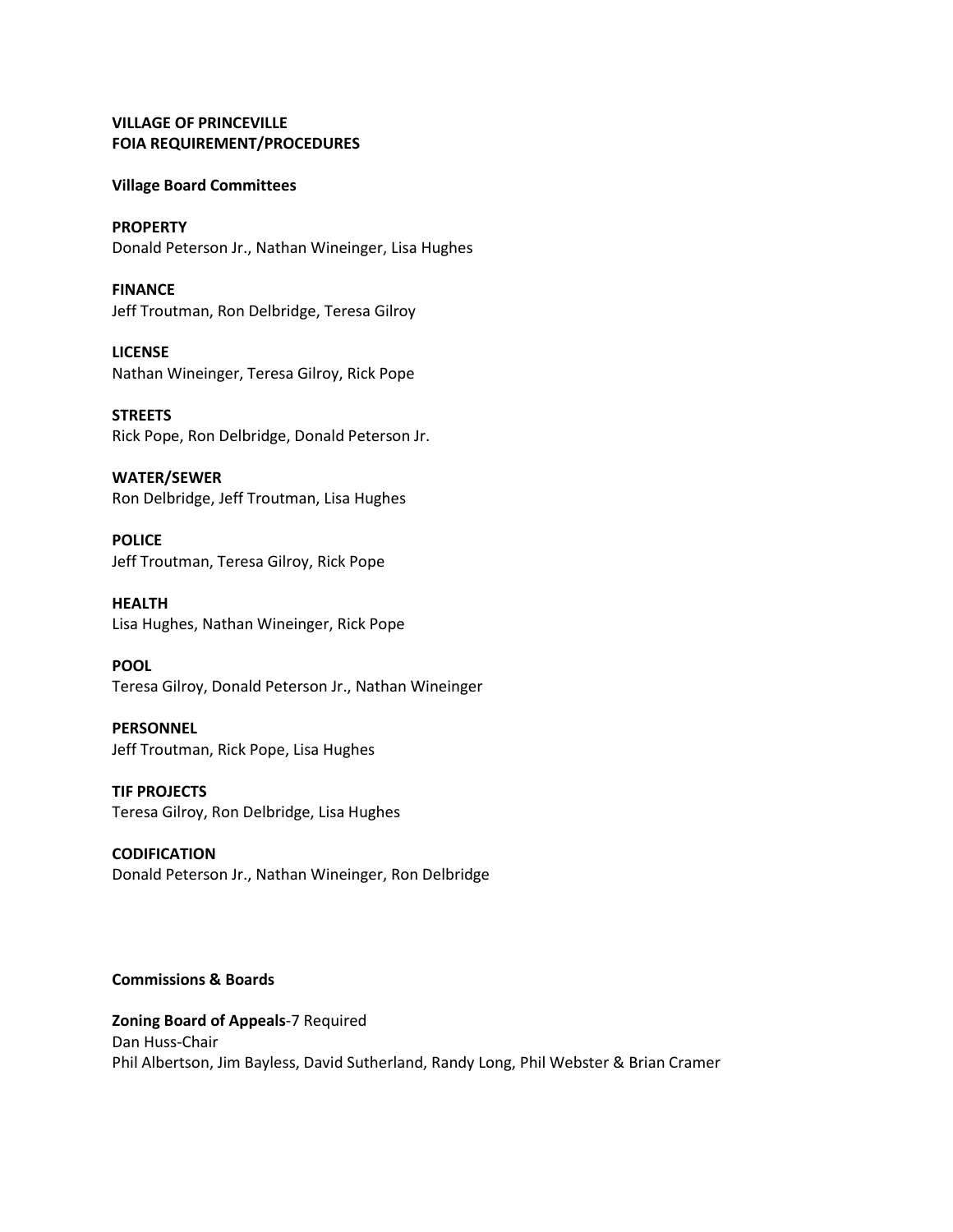#### **CATALOGUE OF RECORDS**

**Agreements**: Executed agreements between the Village of Princeville and various governmental agencies, corporation companies and private individuals.

**Annexations:** Records compiled for property incorporated into Village Limits.

**Audits**: Independent audits performed on Village of Princeville financial statements and activities at the conclusion of the fiscal year.

**Bids:** Bids and specifications for various Village projects.

**Bonds**: General Obligation Bonds, Revenue Bonds, Special Service Area Bonds, Tax Increment Allocation Bonds.

**Budgets:** Annually approved budgets for all Village funds and departments.

**Contracts:** Executed contracts between the Village and various governmental agencies, corporations, companies and private individuals.

**Deeds:** For property which has been deeded to the Village of Princeville.

**Easements:** Rights of Easement granted by persons to the Village for various Municipal improvements along with rights of Easement granted by the Village to individuals for various reasons.

**Insurance:** Records of insurance claims and correspondence with the Illinois Municipal League Risk Management Association (IMLRMA).

**Invoices:** Invoices sent by the Village for various services rendered as well as for goods, services and equipment purchase for Village operational needs.

**Licenses & Permits:** All approved licenses and permits for which applications have been received.

**Maps:** Various mapping products such as street and zoning maps.

**Minutes:** Minutes for all commissions, committees and boards as well as Village Board meetings.

**Motor Fuel Tax**: Documentations relating to Motor Fuel Tax projects.

**Ordinances:** As passed by the Village of Princeville.

**Plats:** All documents of this nature related to properties located within the Village.

**Petitions**: As received for consideration by various Departments, Committees, Commissions or Boards, including the Village Board. Also, filed by residents.